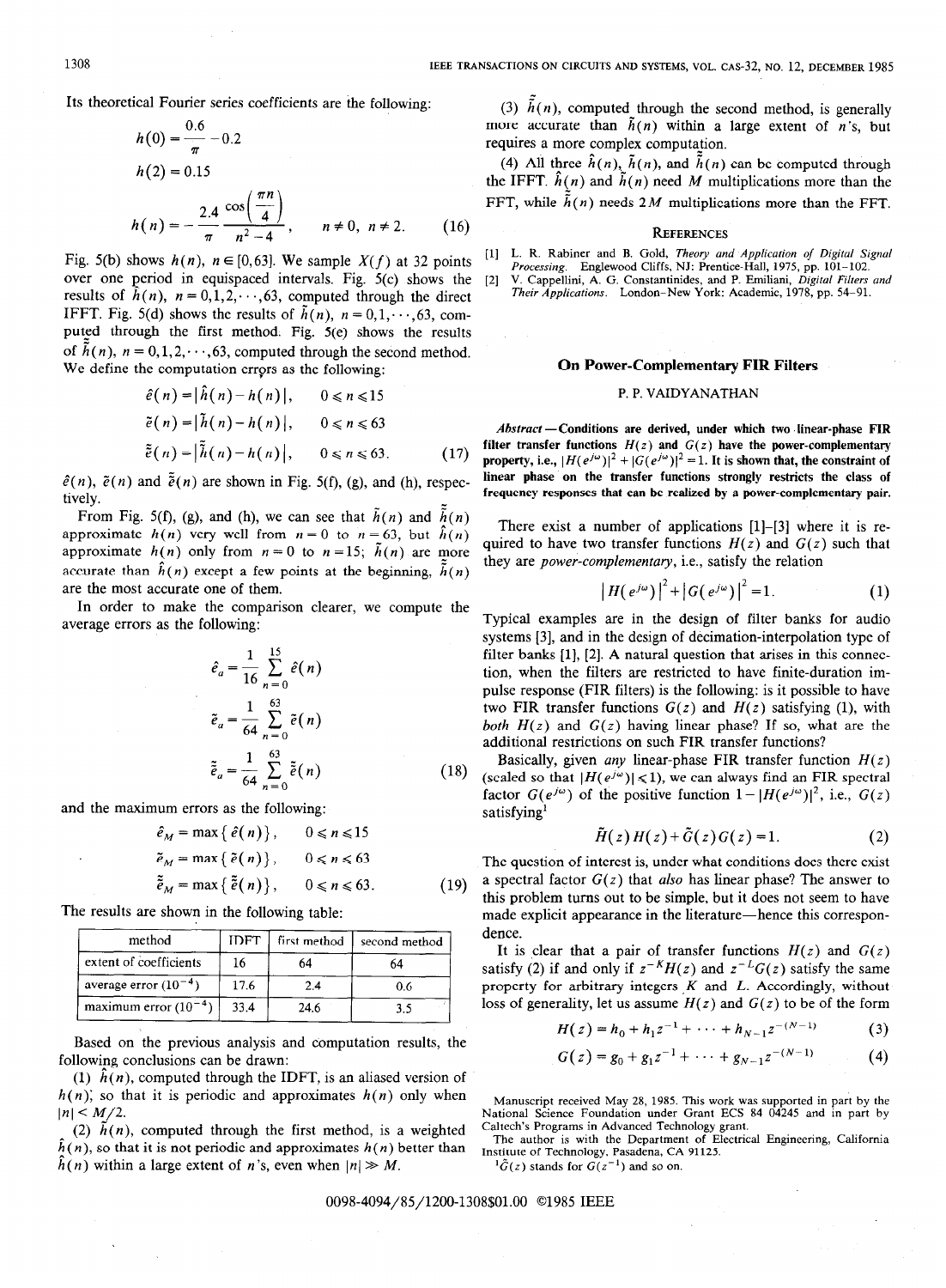where  $h_n$  is either symmetric or antisymmetric [4] with respect to  $(N-1)/2$  (which may be nonintegral) and so is  $g_n$ . If  $H(z)$  and  $G(z)$  satisfy (2) then, in particular, the following is true:

$$
h_0 h_{N-1} + g_0 g_{N-1} = 0. \tag{5}
$$

We should, therefore, have  $g_0 \neq 0$  and  $g_{N-1} \neq 0$  if  $h_0$  and  $h_{N-1}$ are nonzero. We assume  $h_n$  and  $g_n$  in (3), (4) to be real numbers, which is the most common situation. Now, if  $G(z)$  and  $H(z)$  are to have linear phase, three cases can be distinguished, corresponding to the following three situations:

$$
h_n = h_{N-1-n}, \qquad g_n = -g_{N-1-n} \tag{6.1}
$$

$$
h_n = h_{N-1-n}, \qquad g_n = g_{N-1-n} \tag{6.2}
$$

$$
h_n = -h_{N-1-n}, \quad g_n = -g_{N-1-n} \tag{6.3}
$$

for all *n* such that  $0 \le n \le N-1$ . These will be called Case 1, Case 2, and Case 3, respectively.

First consider Case 1. Since  $h_n$  and  $g_n$  are, respectively, symmetric and antisymmetric, we have

$$
H(z) = z^{-(N-1)}\tilde{H}(z)
$$
 (7)

$$
G(z) = -z^{-(N-1)}\tilde{G}(z). \tag{8}
$$

If the power-complementary property of (2) holds, then (7) and (8) imply

$$
H^{2}(z) - G^{2}(z) = z^{-(N-1)}.
$$
 (9)

i.e.,

$$
[H(z) + G(z)][H(z) - G(z)] = z^{-(N-1)}.
$$
 (10)

The polynomials on the left side of (10) are therefore constrained to be of the form

$$
H(z) + G(z) = \alpha z^{-n_1} \tag{11}
$$

$$
H(z) - G(z) = \frac{1}{\alpha} z^{-n_2} \tag{12}
$$

where  $\alpha$  is real-valued, and  $N-1=n_1+n_2$ . Thus for  $n \neq n_1, n_2$ , we have  $h_n = g_n = 0$ . If  $n_1 \neq n_2$ , then we should have, in addition:

$$
h_{n_1} + g_{n_1} = \alpha, \quad h_{n_1} - g_{n_1} = 0 \tag{13}
$$

$$
h_{n_2} + g_{n_2} = 0, \quad h_{n_2} - g_{n_2} = \frac{1}{\alpha} \tag{14}
$$

which imply

$$
h_{n_1} = g_{n_1} = \alpha/2, \quad h_{n_2} = -g_{n_2} = \frac{1}{2\alpha}.
$$
 (15)

If  $n_1 = n_2$ , then it can be verified that,  $g_n = 0$  for all n, and  $h_n$  is nonzero (=1) only for  $n = n_1 = (N-1)/2$ . In summary, if  $G(z)$ and  $H(z)$  fall under Case 1 (i.e., linear phase filters satisfying (6.1)) then they are restricted to be of the form

$$
H(z) = \frac{1}{2} (z^{-n_1} + z^{-n_2})
$$
 (16)

$$
G(z) = \frac{1}{2} (z^{-n_1} - z^{-n_2}).
$$
 (17)

Next consider Case 2. Here, because of (6.2), we have

$$
G(z) = z^{-(N-1)}\tilde{G}(z)
$$
 (18)

whereas  $H(z)$  satisfies (7). Accordingly (2) now implies

$$
H^{2}(z) + G^{2}(z) = z^{-(N-1)}
$$
 (19)

$$
H(z) + jG(z) = \alpha z^{-n_1} \tag{20}
$$

$$
H(z) - jG(z) = \alpha^* z^{-n_2} \tag{21}
$$

where  $N - 1 = n_1 + n_2$  and  $\alpha \alpha^* = 1$ . Thus

which leads to

$$
h_n + jg_n = 0, \quad n \neq n_1 \tag{22}
$$

$$
h_n - jg_n = 0, \quad n \neq n_2 \tag{23}
$$

For  $n \neq n_1$ ,  $n_2$  we therefore have  $h_n = g_n = 0$ . If  $n_1 \neq n_2$  then

$$
h_{n_1} + jg_{n_1} = \alpha, \quad h_{n_1} - jg_{n_1} = 0 \tag{24}
$$

$$
h_{n_2} + jg_{n_2} = 0, \quad h_{n_2} - jg_{n_2} = \alpha^*
$$
 (25)

which is not possible for real valued  $h_n$ ,  $g_n$ . Thus we must have  $n_1 = n_2 = (N - 1)/2$ , in which case,

$$
h_{(N-1)/2} + jg_{(N-1)/2} = \alpha, \qquad \alpha \alpha^* = 1 \tag{26}
$$

which restricts  $H(z)$  and  $G(z)$  to have the form

$$
H(z) = (\cos \theta) z^{-(N-1)/2}, \quad G(z) = (\sin \theta) z^{-(N-1)/2}.
$$

$$
\tag{27}
$$

Finally consider Case 3, where both  $H(z)$  and  $G(z)$  have antisymmetric impulse responses. Then

$$
H(z) = -z^{-(N-1)/2} \tilde{H}(z), \quad G(z) = -z^{-(N-1)/2} \tilde{G}(z)
$$
\n(28)

whence (2) implies

$$
H^{2}(z) + G^{2}(z) = - z^{-(N-1)}.
$$
 (29)

An easy way to see that Case 3 is impossible is to note that, for antisymmetric impulse responses [4], we necessarily have  $H(e^{j\omega}) = G(e^{j\omega}) = 0$  for  $\omega = 0$ , hence it is not possible to satisfy (29) for  $z = 1$  anyway. Another way to see this is that for positive-real z, the right side of (29) is strictly negative, whereas the left side is necessarily nonnegative, which is an impossible situation.

In summary we have the following result: Let  $H(z)$  and  $G(z)$ be two linear phase FIR transfer functions as in (3), (4) and satisfying the power-complementary condition of (2). If the impulse response symmetry is as in  $(6.1)$  then  $H(z)$  and  $G(z)$  are restricted to be as in  $(16)$ ,  $(17)$ . If, on the other hand,  $(6.2)$  holds then  $H(z)$  and  $G(z)$  are as in (27). Finally, it is *not* possible for the impulse responses to be *both* antisymmetric (Eqn.  $(6.3)$ ).

Note that, (16), (17) correspond to

$$
\left|H(e^{j\omega})\right| = \left|\cos\left(n_1 - n_2\right)\frac{\omega}{2}\right|, \quad \left|G(e^{j\omega})\right| = \left|\sin\left(n_1 - n_2\right)\frac{\omega}{2}\right| \tag{30}
$$

whereas, (27) corresponds to simple delays. Thus the linear-phase constraint on  $H(z)$  and  $G(z)$  satisfying (2) restricts them to be rather trivial transfer functions. Recall also that, in the case of IIR filters [3] with linear phase numerators, it is quite possible to obtain nontrivial transfer functions (for example, elliptic filters of odd order) satisfying (2).

A generalization of the linear-phase FIR problem discussed above is the following: suppose that we have a bank of M linear-phase FIR filters  $G_0(z)$ ,  $G_1(z)$ ,  $\cdots$   $G_{M-1}(z)$  satisfying the condition

$$
|G_0(e^{j\omega})|^2 + |G_1(e^{j\omega})|^2 + \cdots |G_{M-1}(e^{j\omega})|^2 = 1. \quad (31)
$$

Then what class of magnitude responses can be realized by  $G_k(z)$ ? Once again, basically, given  $M-1$  linear-phase FIR filters  $G_0(z)$ ,  $G_1(z)$ ,  $\cdots$   $G_{M-2}(z)$ , scaled such that